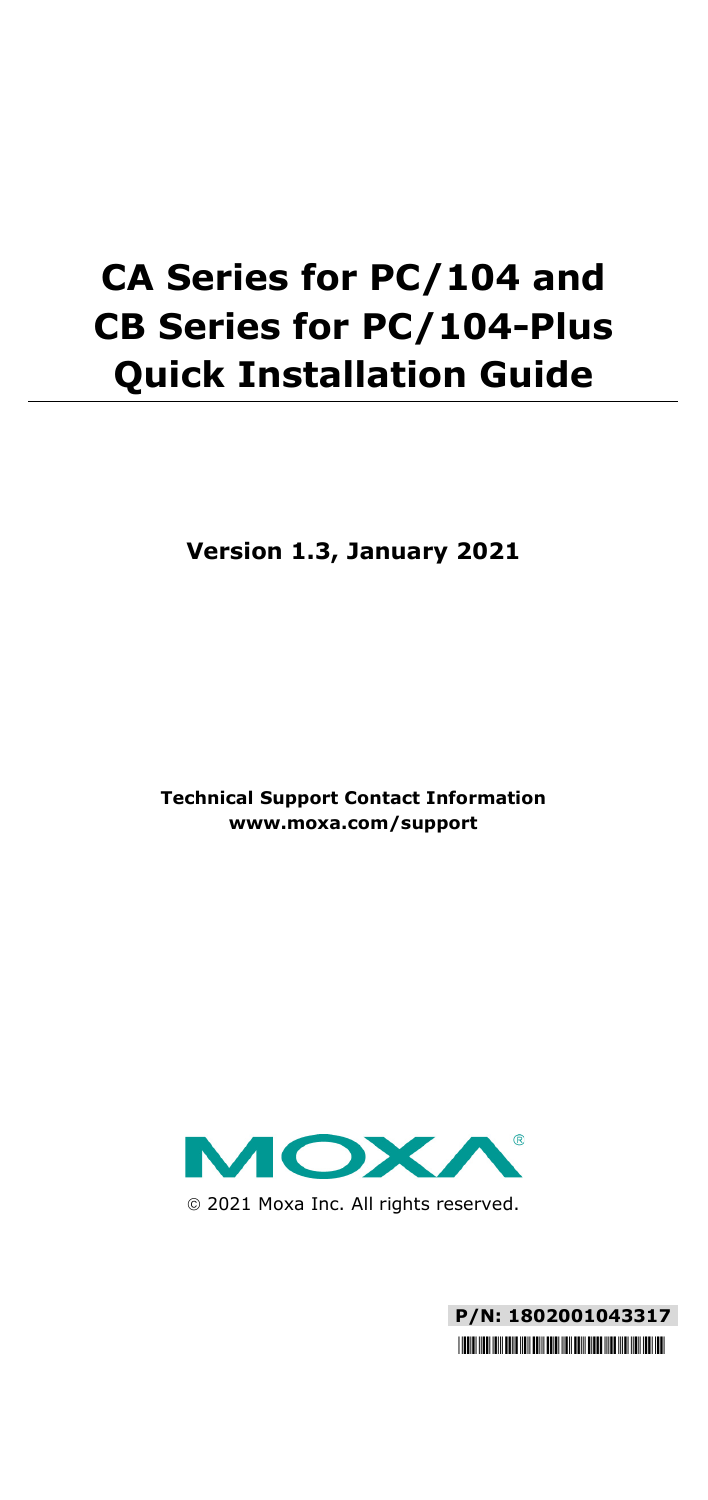# **Overview**

Moxa offers a wide selection of PC/104 and PC/104-Plus serial boards that provide industrial-grade connections to multiple serial devices. The CA Serial Board Series is for PC/104 modules while the CB Serial Board series is for PC/104-Plus module.

# **Package Checklist**

PC/104 or PC/104-Plus boards are shipped with the following items:

- Moxa multiport serial board (PC/104 module is for CA Series; PC/104-Plus module is for CB Series)
- Quick installation guide (printed)
- Warranty card

*Please notify your sales representative if any of the above items are missing or damaged.*

# **Hardware Installation**

The PC/104 or PC/104-Plus MUST be plugged into the PC before the driver is installed. Follow these steps below.

| <b>CA Series</b> |                                            | <b>CB Series</b> |                             |
|------------------|--------------------------------------------|------------------|-----------------------------|
|                  | Step 1: Turn the embedded                  | Step 1:          | Turn the embedded           |
|                  | computer off                               |                  | computer off                |
|                  | Step 2: Set the I/O address,               | Step 2:          | Set interface               |
|                  | Interrupt vector, IRQ, and                 |                  | (Refer to section: "Block   |
|                  | serial interface                           |                  | Diagram, I/O Address,       |
|                  | (Refer to the section:                     |                  | Interrupt Vector, Serial    |
|                  | "Block Diagram, I/O                        |                  | Interface")                 |
|                  | Address, Interrupt Vector,                 |                  |                             |
|                  | Serial Interface")                         |                  |                             |
|                  | Step 3: Insert the module into the         | Step 3:          | Insert the module into      |
|                  | PC/104 slot                                |                  | PC/104 slot.                |
|                  | Step 4: Screw the control board in Step 4: |                  | Screw the control board in  |
|                  | place                                      |                  | place.                      |
|                  | Step 5: Connect the cables                 | Step 5:          | Connect the cables.         |
|                  | (Refer to the section: "Pin                |                  | (Refer to the section: "Pin |
|                  | Assignments")                              |                  | Assignments")               |
| Step 6:          | Turn the embedded                          | Step $6:$        | Turn the embedded           |
|                  | computer on                                |                  | computer on.                |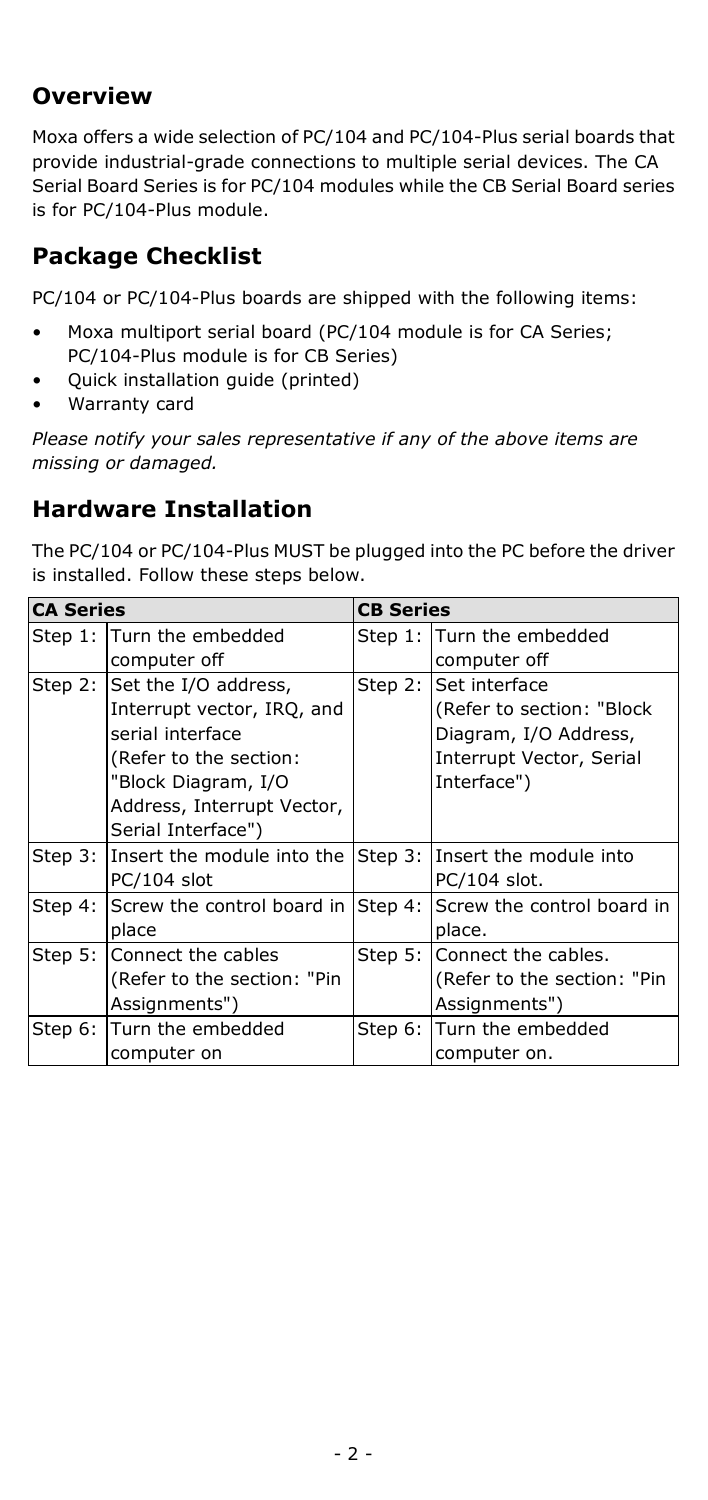# **Software Installation**

Follow these steps:

Step 1: Get the driver at [www.moxa.com.](http://www.moxa.com/) Based on the OS type, choose the corresponding driver.

- Step 2: Install Driver
	- For Windows (Take the installation of Win7 as an example)
		- $\geq$  2.1. Unzip and execute the .exe file
		- $\geq$  2.2. Follow the instructions to install the drivers Note: If your model is from the CB Series, then the installation is done. Otherwise, please do the following steps for the CA Series models.
		- $\geq$  2.3. Follow the instructions of "Add Hardware Wizard"
		- $\geq$  2.4. Follow the instruction of "Found Hardware Wizard". This step is for mapping your driver and hardware device.
		- $\geq$  2.5. Repeat steps 2.3 and 2.4 to activate the other serial ports.
	- For Linux
		- 2.1. Get the driver a[t www.moxa.com](http://www.moxa.com/) and unzip the file:  $#cd/$ #mkdir moxa #cd moxa #cp /<driver directory>/driv\_linux\_smart\_<version>\_build\_<br/><br/>chuild date>.tgz #tar-zxvf driv\_linux\_smart\_<version>\_build\_<build\_date>.tgz
		- $\geq 2.2$ . Install the driver: #cd mxser
			- #./mxinstall
		- $\geq$  2.3. Install the module driver, using the hardware settings that you have selected (This step is only for the CA Series) For example: I/O address of 0x180, an INT vector of 0x1C0, and an IRQ of 10 #cd mxser #make clean #make install #cd /moxa/mxser/driver #./msmknod #modprobe mxser ioaddr=0x180 iovect=0x1C0  $ira=10$  $\geq$  2.4. You can use the Moxa diagnostic utility to verify the driver's status: #cd /moxa/mxser/utility/diag #./msdiag  $\geq$  2.5 You can use the Moxa terminal utility to test the TTY
		- ports: #cd /moxa/mxser/utility/term #./msterm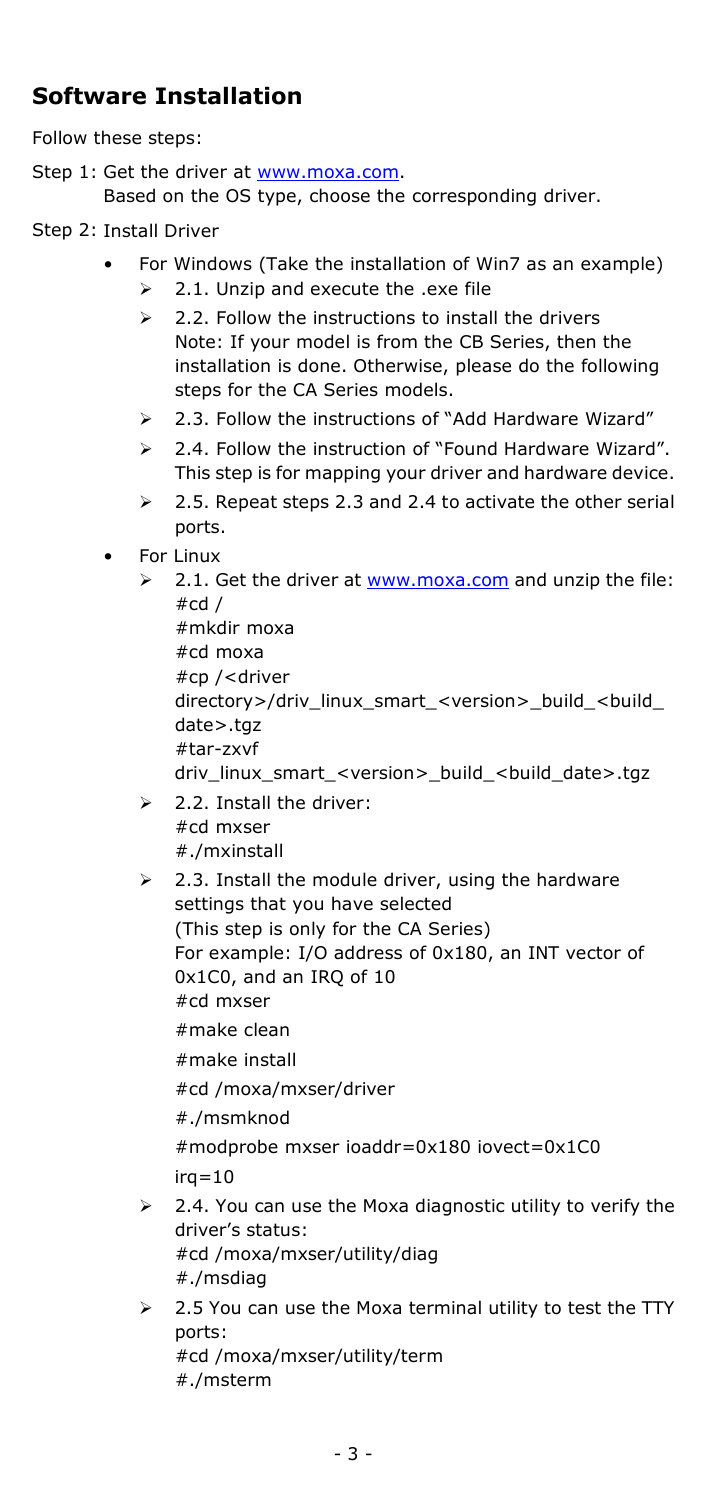# **Block Diagram, I/O Address, Interrupt Vector,**

# **Serial Interface**

## **Block Diagrams**



|        | <del>------------------------------</del><br><b>THEFTHER</b><br>н                                                                                                                                                                       |
|--------|-----------------------------------------------------------------------------------------------------------------------------------------------------------------------------------------------------------------------------------------|
| CB-114 | 用<br><b>HERRICHSHER</b><br>PC/104-Plus Slot<br>$SW1 -$<br>SW2-Serial Interface<br>Ξ<br><b>SW3-</b><br><b>Box Header Connector</b><br>℡<br>PC/104 Slot<br><b>HITTEET</b><br><del>TERRITORIA DE</del><br><b>Bellevatory</b><br><b>AND</b> |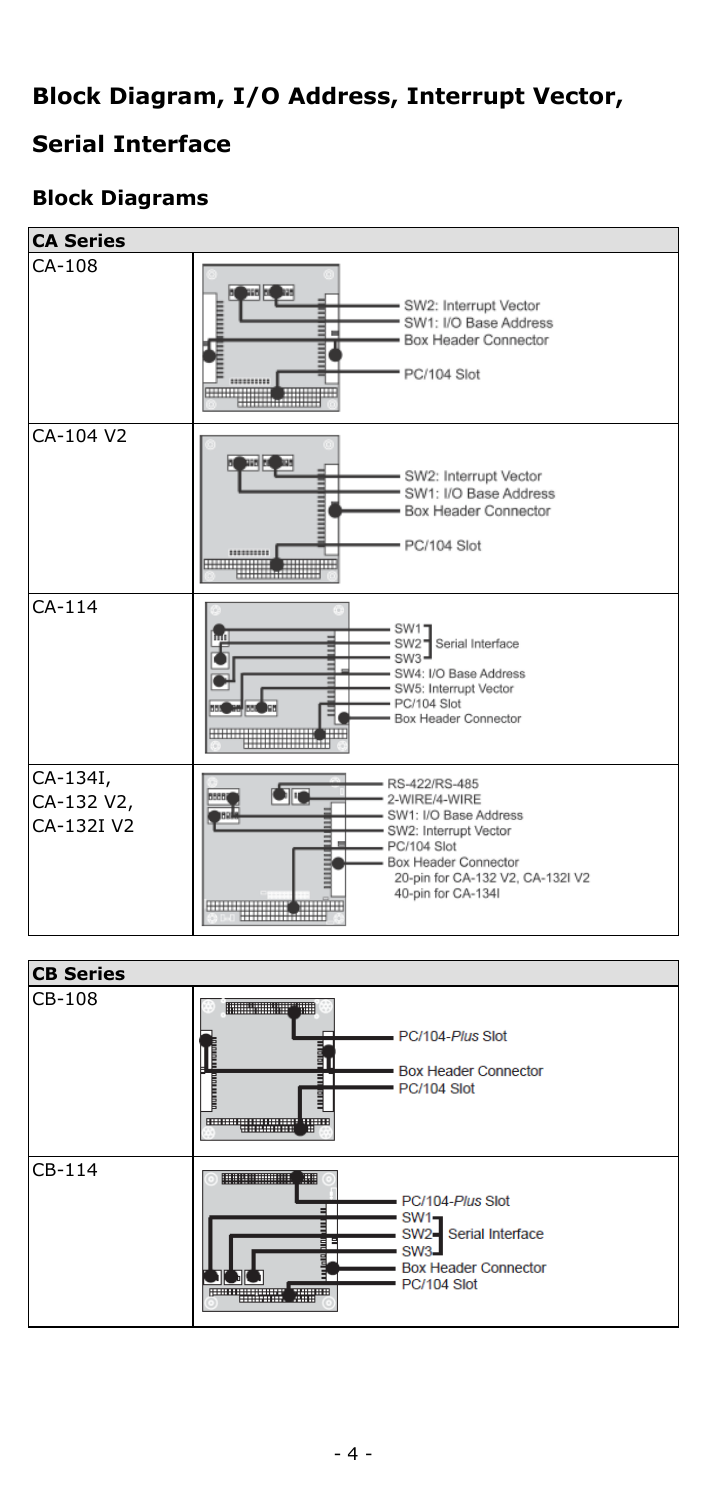

# **I/O Address (Only for the CA Series)**

Use DIP switch SW1 to set port 1's I/O base address. The other ports will be configured automatically.

The default I/O base address is 0×180 and allows settings from 0×000 to  $0 \times 3FF$ .

Some popular settings are provided below:



For example, an I/O base address of 0×180 should be set as follows:

|  |  |  | $\boxed{ON}$ $\boxed{ON}$ $\boxed{ON}$ $\boxed{ON}$ $\boxed{OR}$ $\boxed{OFF}$ $\boxed{ON}$ $\boxed{0x180}$ |
|--|--|--|-------------------------------------------------------------------------------------------------------------|

The other serial ports will be set automatically to 0×188, 0×190, 0×198, etc.

## **Interrupt Vector (Only for CA Series)**

| A <sub>3</sub> | A <sub>4</sub> | A5  | A6  | <b>A7</b> | A8  | A9  |                |
|----------------|----------------|-----|-----|-----------|-----|-----|----------------|
| 8              | 1              | 2   | 4   | 8         | 1   | 2   | Hex            |
| ON             | ON             | ON  | ON  | ON        | ON  | ON  | $0 \times 000$ |
| ON             | ON             | ON  | ON  | ON        | ON  | off | $0 \times 200$ |
| ON             | ON             | ON  | ON  | ON        | off | off | $0 \times 300$ |
| ΟN             | ON             | ΟN  | ΟN  | off       | off | off | $0\times 380$  |
| ON             | ON             | ON  | off | off       | off | off | $0\times 3C0$  |
| ON             | ON             | off | off | off       | off | off | $0\times 3E0$  |
| ON             | off            | off | off | off       | off | off | $0\times 3F0$  |
| off            | off            | off | off | off       | off | off | $0 \times 3F8$ |
| off            | ON             | ON  | ON  | ON        | ON  | ON  | $0 \times 008$ |
| off            | off            | ON  | ON  | ON        | ON  | ON  | $0\times018$   |
| off            | off            | off | ON  | ON        | ON  | ON  | $0 \times 038$ |
| off            | off            | off | off | ON        | ON  | ΟN  | $0\times 078$  |
| off            | off            | off | off | off       | ON  | ON  | $0 \times 0F8$ |
| off            | off            | off | off | off       | ON  | off | $0 \times 2F8$ |



Use DIP switch SW2 to set port 1's interrupt vector.

The default interrupt vector is  $0 \times 1$ C0, with SW2 set as follows:

| A <sub>3</sub> | Α4 | Α5 | A6 | A7  | A8  | A9 | Hex   |
|----------------|----|----|----|-----|-----|----|-------|
| ΟN             | ΟN | ΟN | ΟN | OFF | OFF | ΟN | 0x1C0 |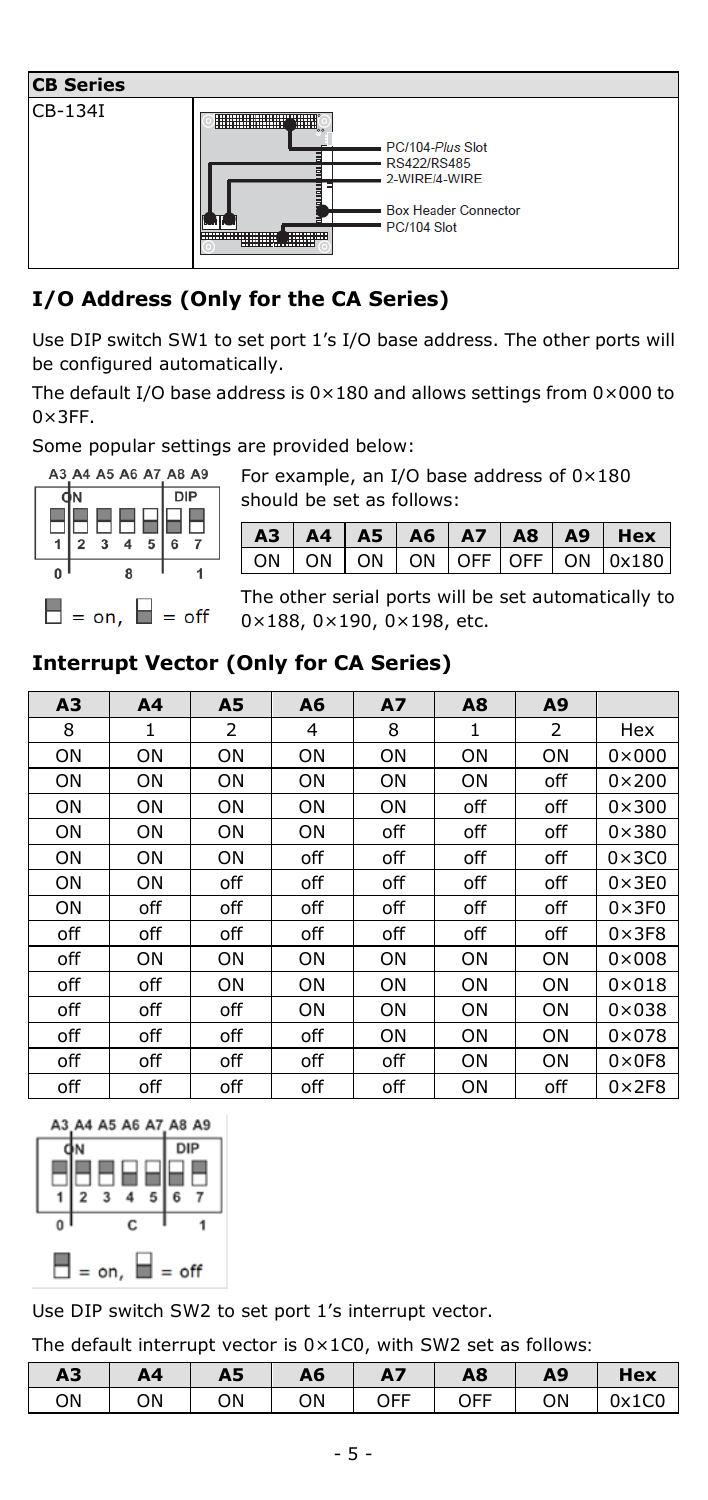## **Serial Interface**

## **CA Series** *CA-114*



| <b>Interface</b> | <b>RS-232</b> | <b>RS-422</b> | RS-485 (4w) | RS-485 (2w) |
|------------------|---------------|---------------|-------------|-------------|
| SW <sub>1</sub>  |               |               | ΟN          | OFF         |
| SW <sub>2</sub>  |               | ΟN            | OFF         | OFF         |
| SW <sub>3</sub>  | ΟN            | OFF           | OFF         | OFF         |

## *CA-134I, CA-132 V2, and CA-132I V2*

| <b>Interface</b> | 2-wire/4-wire | RS-422/RS-485 |  |  |
|------------------|---------------|---------------|--|--|
| RS-422           |               | ∩FF           |  |  |
| 4-wire RS-485    | ∩FF           | ΩN            |  |  |
| 2-wire RS-485    | ωN            | ΩN            |  |  |

### **CB Series**

## *CB-114*

| <b>Interface</b> | <b>RS-232</b> | <b>RS-422</b> | RS-485 (4w) | RS-485 (2w) |
|------------------|---------------|---------------|-------------|-------------|
| SW <sub>1</sub>  |               |               | ΟN          | OFF         |
| SW <sub>2</sub>  |               | ΟN            | OFF         | OFF         |
| SW <sub>3</sub>  | ΟN            | OFF           | OFF         | OFF         |

#### *CB-134I*

| <b>Interface</b> | 2-wire/4-wire | RS-422/RS-485 |  |  |
|------------------|---------------|---------------|--|--|
| RS-422           |               | ∩FF           |  |  |
| 4-wire RS-485    | ∩FF           | OΝ            |  |  |
| 2-wire RS-485    | ΩN            | OΝ            |  |  |